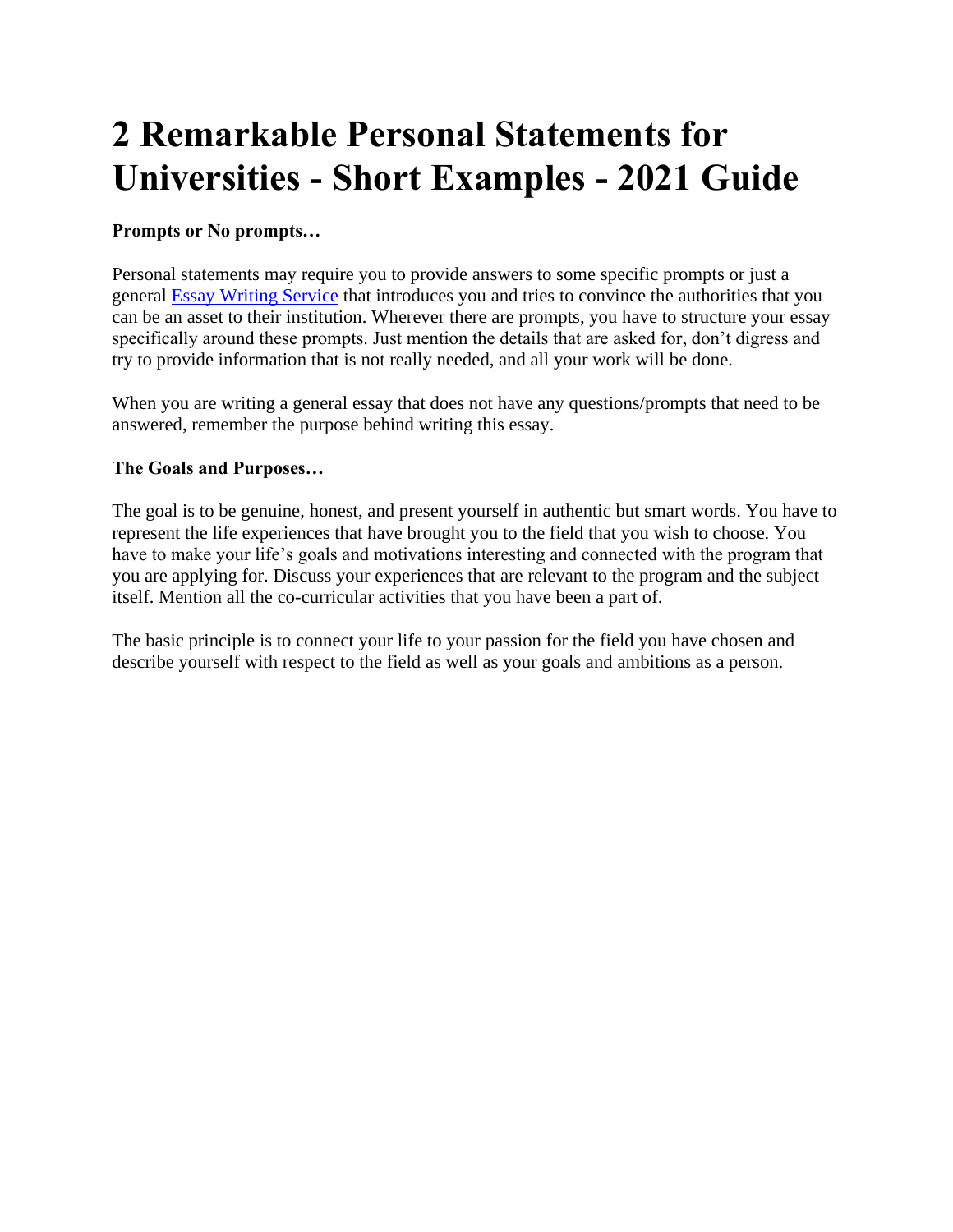

Before you start writing, sit down and note down everything that you think your personal statement should include. Sometimes, certain examples of how exactly to pen down a statement can come in handy. That is why some [Write My Paper](https://www.myperfectwords.com/) can make more sense to you at this point than me just throwing a bunch of suggestions your way.

Let's imagine some hypothetical personal statements that you have to write.

# **Hypothetical Personal Statement # 1**

#### **The Structure…**

All the personal statement essays follow the same basic structure that includes an introduction, a thesis statement, body paragraphs with strong topic sentences that link to the thesis, and explain it further. It must also include a cohesive conclusion that packs everything that you said in your essay in a few powerful sentences nicely. Neat and clean and no loose ends.

#### **The Introduction is Everything…**

Once you have that cleared up, the next thing is to understand the significance of a really healthy [Paper Writing Service.](https://www.myperfectwords.com/) This has to be the most that you have ever concentrated on an intro because your introduction is the only thing that is going to make or break your impression upon someone who has the tedious task of going through thousands of applications and picking a handful. You have to stand out.

It should be something like this: